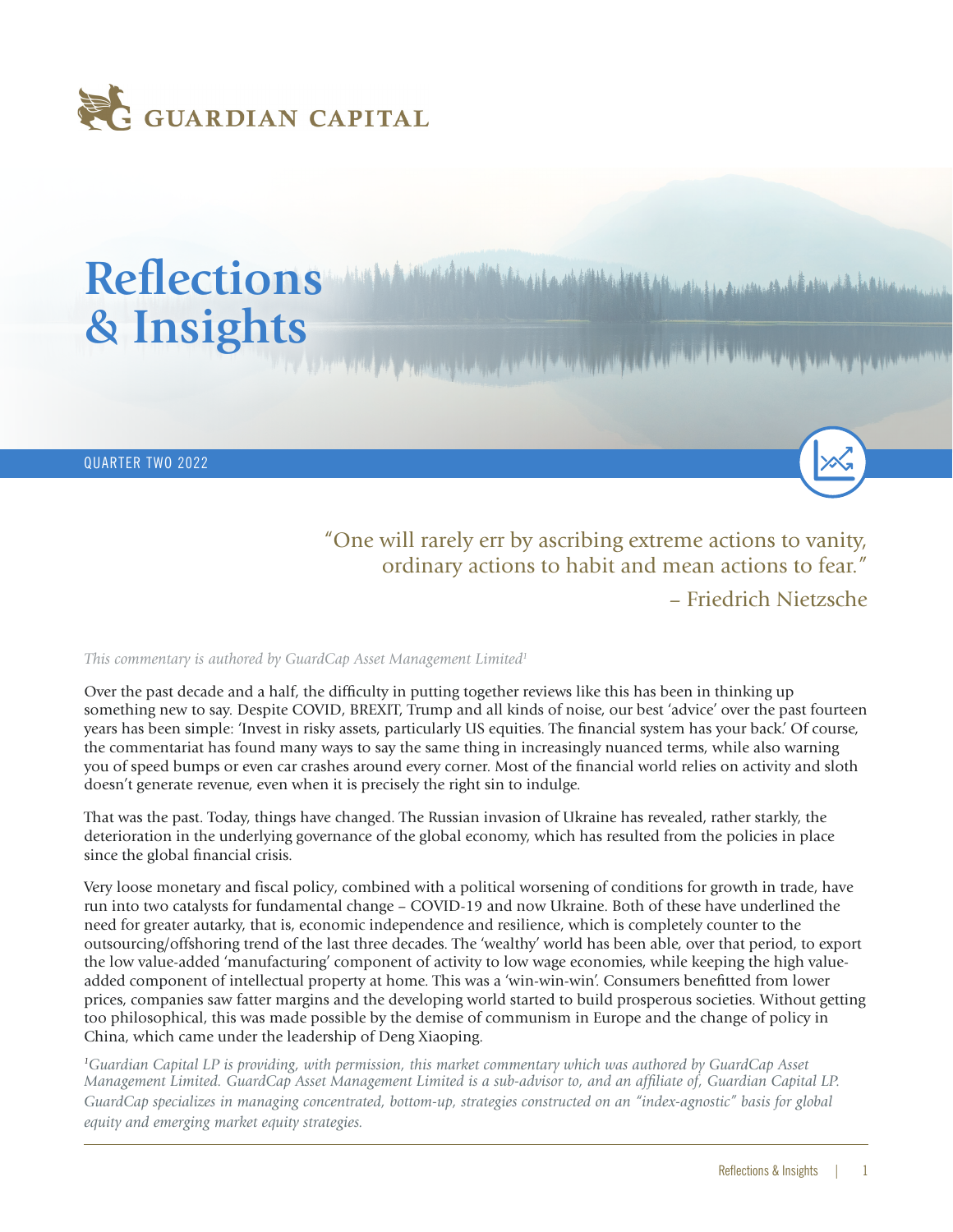That now seems to have gone wrong. As China has become wealthier, it has become more assertive and less tolerant of dissent, triggering an aggressive response from the US, most visibly in trade policy. Companies and markets were beginning to adjust to the idea that a different economic model would be needed to ensure that supply chains were not disrupted, but nobody was in a great rush. COVID was the second wake-up call, demonstrating that thinly stretched supply logistics, which depended on global cooperation were not well suited to countries each dealing with the pandemic in their own ways. We may not yet be out of this thicket, but it does not require a genius to imagine that better resilience in supply chains is needed.

## And then along comes Putin...

Whatever the original plan was, it has not survived contact with reality. It has shown, though, that reliance for key energy and resource supplies on an unpredictable autocracy is not the best idea. It has also blown away the peace dividend that followed the end of the Cold War. Military spending is set to accelerate in Europe, and in one of the most dramatic policy reversals of recent years, Germany has abandoned its post-war defence stance. Whether this makes any sense is beside the point – a new Iron Curtain has fallen and it will lead to increased defence spending.

All of this has happened against a background where the generous monetary tap, which has sustained the developed world for many years, is gradually being turned off in response to high inflation. This inflation may have its roots in the disruption to markets caused by COVID, but the situation in Ukraine is exacerbating the trend. While shipping bottlenecks are likely to ease in the next few months, the tightness in labour markets is beginning to feed through into higher wages and the question of how to deal with interruptions in energy supply is just coming to the surface.

Investment in natural resource exploitation has collapsed over the last seven years, as lower prices and a near-universal drive towards more investment in renewable resources have tightened available supply without fully replacing what has been lost. Sustained higher prices now seem likely as countries seek to replace Russian gas and oil. There will be new investment in the oil patch and in infrastructure to move LNG and oil around the world. There will also be accelerated investment in renewables, although the current situation has illustrated how the transition from fossil fuels needs to be gradual rather than sharp. There will also be new investment in weaponry and defensive capability.

# The consequences of change

The consequences of these changes are not just important in geopolitics, but also for financial markets.

Starting with energy, the old saw says that the cure for high oil prices is high oil prices. This is because the impact of price rises is akin to a tax rise and so hurts the consumer. To some extent, consumers are protected by the build-up of savings that follows the fiscal impulse of the pandemic, but prices generally are going to have an impact on demand. This is the short-term effect. In the longer run, higher prices lead to an increase in supply as new investment picks up. The effect is likely to be differentiated by region. The US is more or less self-sufficient in energy and, with a pickup in investment, is in a good position. Europe and Japan are in a bind as major importers. European consumers will be squeezed by energy prices and will feel the more direct costs of the war through issues such as migration. A recession in the EU is quite likely over the next year. The US may avoid that fate, although is still likely to slow considerably. The EU's position could also worsen if the Euro weakens against the dollar, a possibility as the trajectory of rate rises in the US is steeper than in the Eurozone – this raises the Euro cost of imports and keeps upward pressure on inflation.

The UK sits somewhere between the EU and the US but is going through the pain of adjustment to a post-BREXIT world. This is visible in a number of areas, in particular in trade flows, which have been very poor, and labour shortages in a number of industries.

This is an environment where China is likely to attempt to purchase Russian energy at a discount, but without overtly falling in behind the Russian position. It is a delicate position, but it is in China's interest to act as a conduit for Russian economic activity to the rest of the world.

### A more hawkish rhetoric

Bond markets have seen a dramatic rise in yields, as the US Federal Reserve (Fed) rhetoric has become more hawkish. The risks of increasing interest rates and the shrinking of the Fed's balance sheet have had a dramatic effect on bond prices. Still,they have not spilled over (until very recently) into riskier assets like equities. Those who follow such matters explain that only certain types of interest rate rises at certain points of the cycle are bad for equity markets, and the arguments behind the theory, that all is well, are so strong that we should all relax.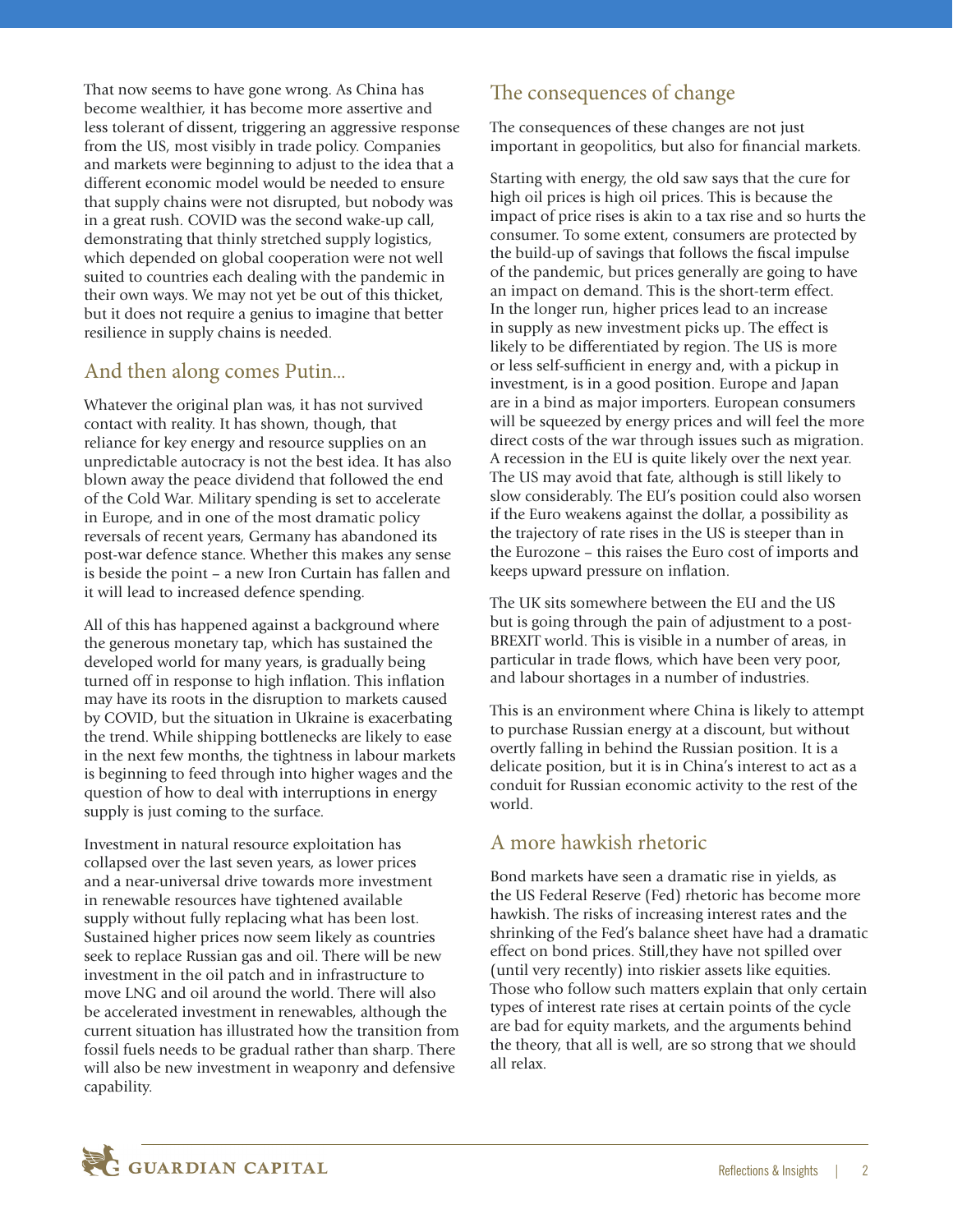In practice, risky assets are generally not cheap, either in bond or equity markets, and the amount of money sloshing around the global financial system is about to shrink, which would usually be bad for asset prices. In bond markets, this is likely to lead to spreads widening – which is code for saying that riskier bonds are going to get cheaper. If risks are rising, the usual 'safe haven' assets are government bonds. The problem here is that real interest rates are still negative despite the rises in yields. Nevertheless, given the corrections that have taken place, and given the need to seek safety for some parts of a portfolio, the highest quality bonds offer an interesting option, although, as yet, with only one toe in the water.

Equity markets have mostly been able to shake off all bad news. Whether it be COVID, Ukraine, inflation, or rising rates, equities have delivered a decent return. Could that change?

Thus far, corporate earnings have remained robust. It is only as economies slow and profit forecasts are revised that markets will begin to worry about the rising interest rate picture. In practice, many companies are able to deal with higher prices by passing increased costs through to consumers, although this can only go so far in a world where real earnings are falling. Other companies benefit directly from higher prices – witness the windfall profits being made by energy companies (and the accompanying demands for a special tax). Equity investment may look to focus on those areas where companies operate globally, have pricing power and where they provide something essential or where they are well-positioned to benefit from the rather different investing environment in which we find ourselves. Of the major markets, we believe the US is best positioned (albeit expensive), although there is clear value in China and other emerging markets.

### Turning to gold

Portfolios, generally, need to be as diversified as possible. Gold remains an asset that could benefit from the current conditions, as Russia is looking to price oil in gold, and link that to the Rouble as a means of defending its currency from sanctions. It has also had its dollar reserve balances effectively sequestered, which may mean that other large 'illiberal' holders of dollars may need to consider their positions – a positive for alternatives such as gold.

# Geopolitical risks

For the first time in many years, this review posits that the market environment has changed significantly. There is obviously a lot that we do not yet know or understand. It seems clear, though, that the risks associated with geopolitics have risen sharply at a time when central banks are looking to revert to a more normal monetary policy. The Fed, for example, seems likely to pursue its policy of quantitative tightening until something breaks, in other words, until the economy stutters or inflation comes under control. In any case, the interest rate environment is likely to remain difficult for some time, putting upward pressure on the dollar. This could in turn create problems for economies like the UK and EU, which will either see currencies slip or have to follow the Fed with rate rises, ensuring poor economic performance.

Politics is also uncertain. Rising prices, especially for food, could cause trouble in Africa and the Middle East (as they did during the Arab Spring) while rising inequality in the developed world could lead to populist responses or even regime change.

The Ukraine war means that what might have been temporary rises in inflation will be longer-lasting, and the global economy weaker than seemed possible two months ago. The risks of conflict spilling over into other Russian satraps should also not be underestimated.

We believe this is a time for caution, not bravado.